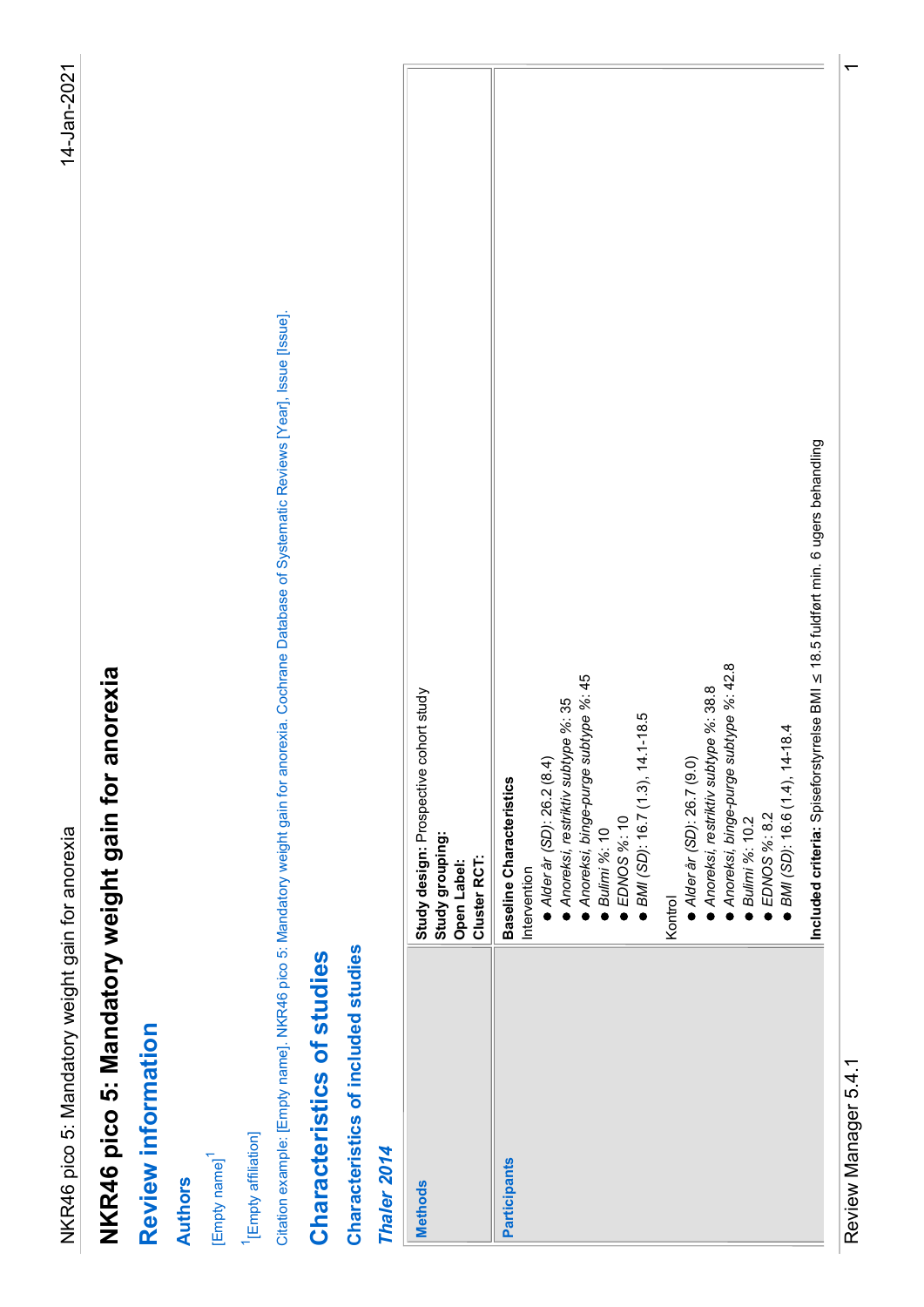| NKR46 pico 5: Mandatory weight gain for anorexia                                                                                                                                                       | 14-Jan-2021                                                                                                                  |
|--------------------------------------------------------------------------------------------------------------------------------------------------------------------------------------------------------|------------------------------------------------------------------------------------------------------------------------------|
| Excluded criteria: none<br>01.05.2012                                                                                                                                                                  | Pretreatment: Kontrolgruppe rekrutteret mellem 01.01.2007 og 31.08.2009 Interventionsgruppe rekrutteret mellem 01.09.2009 og |
| ● Minimumskrav for vægtindhentning pr. uge: 500 g<br>· behandlingsvarighed i uger: 11.1 (3.9)<br>Intervention Characteristics<br>Intervention                                                          |                                                                                                                              |
| · Minimumskrav for vægtindhentning pr. uge: 0 g<br>• behandlingsvarighed i uger: 13.6 (3.1)<br>Kontrol                                                                                                 |                                                                                                                              |
| Outcome type: Continuous Outcome<br>Adfærdssymptomer (bulimiske episoder)<br>Unit of measure: episoder<br>Reporting: Fully reported<br>Direction: Lower is better<br>Data value: Endpoint<br>$\bullet$ |                                                                                                                              |
| · Outcome type: Continuous Outcome<br>Adfærdssymptomer (dage med opkast)<br>Reporting: Fully reported<br>Direction: Lower is better<br>Unit of measure: dage<br>· Data value: Endpoint                 |                                                                                                                              |
| Outcome type: Continuous Outcome<br>Direction: Higher is better<br>Reporting: Fully reported<br>Unit of measure: kg/m <sup>2</sup><br>Data value: Endpoint<br>Scale: BMI<br><b>INB</b>                 |                                                                                                                              |
| · Outcome type: Continuous Outcome<br>Psykologiske spiseforstyrrelsessymptomer<br>· Reporting: Fully reported<br>Scale: EDE-Q Total score<br>Range: 0-6<br>Unit of measure: points                     |                                                                                                                              |
|                                                                                                                                                                                                        |                                                                                                                              |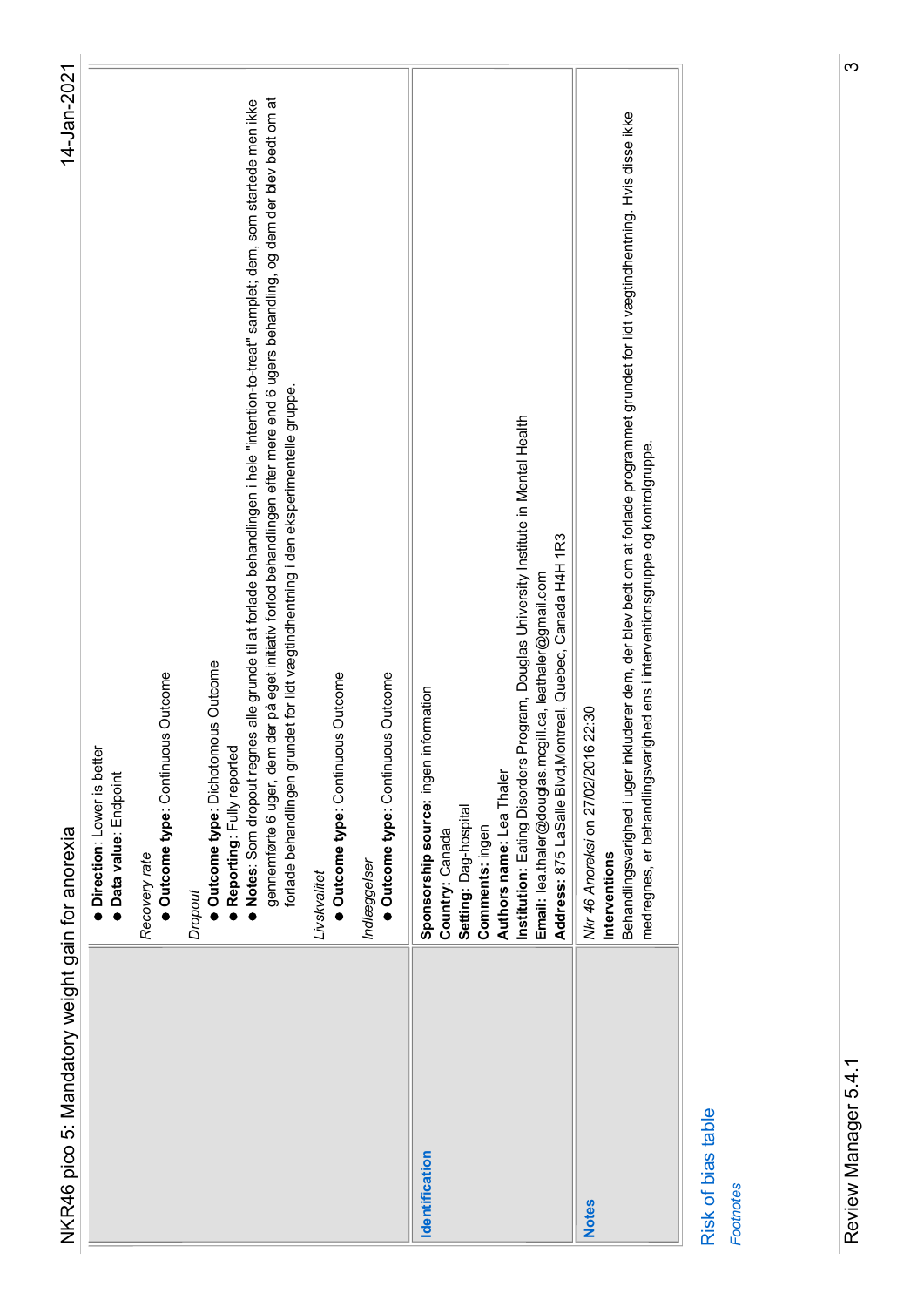| $\frac{1}{2}$ | Sistes<br>Ī<br>.<br>אממית |
|---------------|---------------------------|
|               |                           |

| <b>Service Service</b> |
|------------------------|
|                        |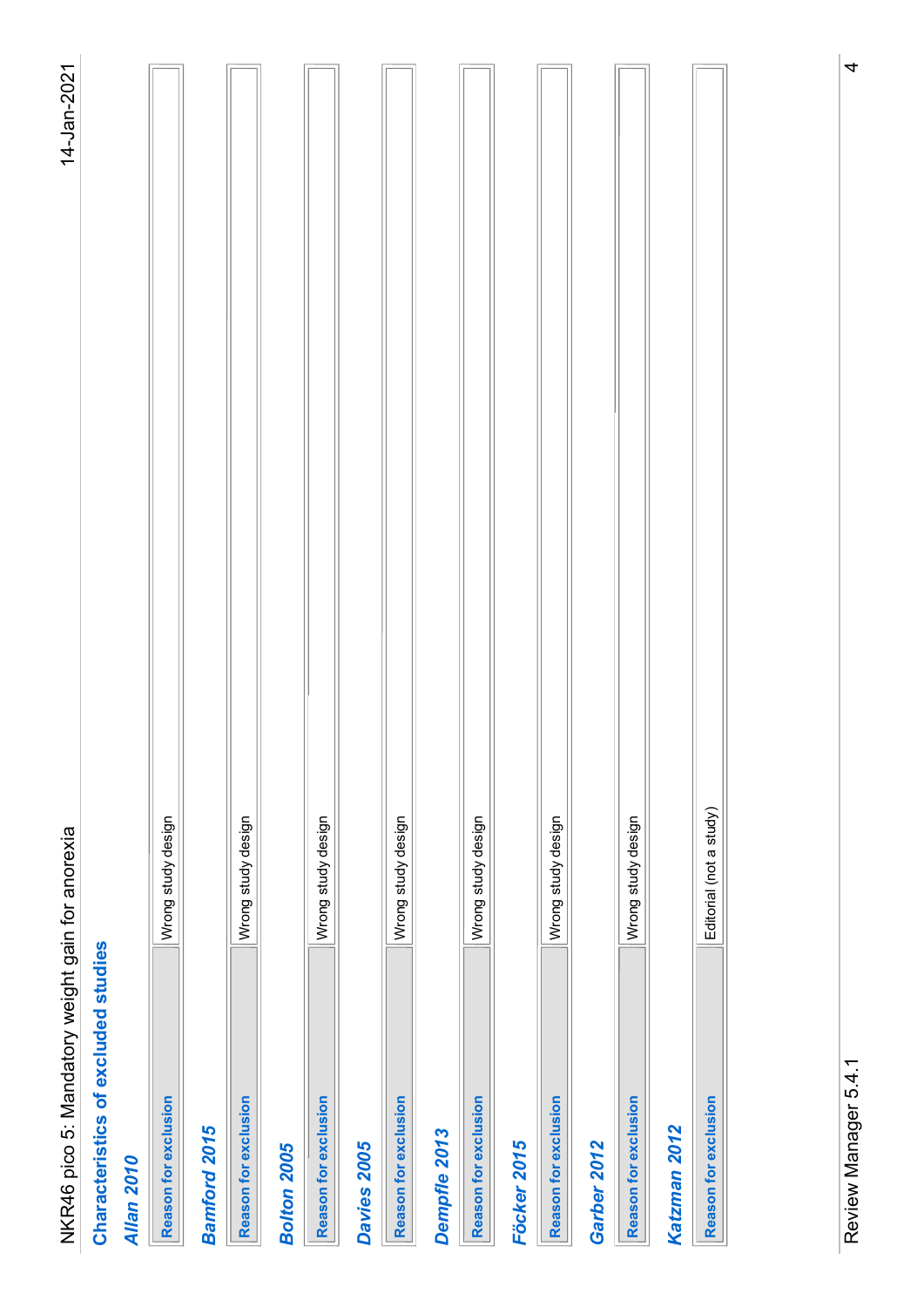| ယ<br>Editorial (not a study)<br>Wrong study design<br>Wrong study design<br>Wrong study design<br>Wrong study design<br>Wrong study design<br>Wrong study design<br>Wrong study design<br>Wrong study design<br>Review Manager 5.4.1<br>Meguerditchian 2009<br>Steinhausen 2008<br>Reason for exclusion<br>Reason for exclusion<br>Reason for exclusion<br>Reason for exclusion<br>Reason for exclusion<br>Reason for exclusion<br>Reason for exclusion<br>Reason for exclusion<br>Reason for exclusion<br>Sebastian 2014<br>LeGrange 2013<br>LeGrange 2014<br>Redgrave 2015<br>Swenne 2008<br>Thomas 2009<br>Roze 2007 |
|-------------------------------------------------------------------------------------------------------------------------------------------------------------------------------------------------------------------------------------------------------------------------------------------------------------------------------------------------------------------------------------------------------------------------------------------------------------------------------------------------------------------------------------------------------------------------------------------------------------------------|
|                                                                                                                                                                                                                                                                                                                                                                                                                                                                                                                                                                                                                         |
|                                                                                                                                                                                                                                                                                                                                                                                                                                                                                                                                                                                                                         |
|                                                                                                                                                                                                                                                                                                                                                                                                                                                                                                                                                                                                                         |
|                                                                                                                                                                                                                                                                                                                                                                                                                                                                                                                                                                                                                         |
|                                                                                                                                                                                                                                                                                                                                                                                                                                                                                                                                                                                                                         |
|                                                                                                                                                                                                                                                                                                                                                                                                                                                                                                                                                                                                                         |
|                                                                                                                                                                                                                                                                                                                                                                                                                                                                                                                                                                                                                         |
|                                                                                                                                                                                                                                                                                                                                                                                                                                                                                                                                                                                                                         |
|                                                                                                                                                                                                                                                                                                                                                                                                                                                                                                                                                                                                                         |
|                                                                                                                                                                                                                                                                                                                                                                                                                                                                                                                                                                                                                         |
|                                                                                                                                                                                                                                                                                                                                                                                                                                                                                                                                                                                                                         |
|                                                                                                                                                                                                                                                                                                                                                                                                                                                                                                                                                                                                                         |
|                                                                                                                                                                                                                                                                                                                                                                                                                                                                                                                                                                                                                         |
|                                                                                                                                                                                                                                                                                                                                                                                                                                                                                                                                                                                                                         |
|                                                                                                                                                                                                                                                                                                                                                                                                                                                                                                                                                                                                                         |
|                                                                                                                                                                                                                                                                                                                                                                                                                                                                                                                                                                                                                         |
|                                                                                                                                                                                                                                                                                                                                                                                                                                                                                                                                                                                                                         |
|                                                                                                                                                                                                                                                                                                                                                                                                                                                                                                                                                                                                                         |
|                                                                                                                                                                                                                                                                                                                                                                                                                                                                                                                                                                                                                         |
|                                                                                                                                                                                                                                                                                                                                                                                                                                                                                                                                                                                                                         |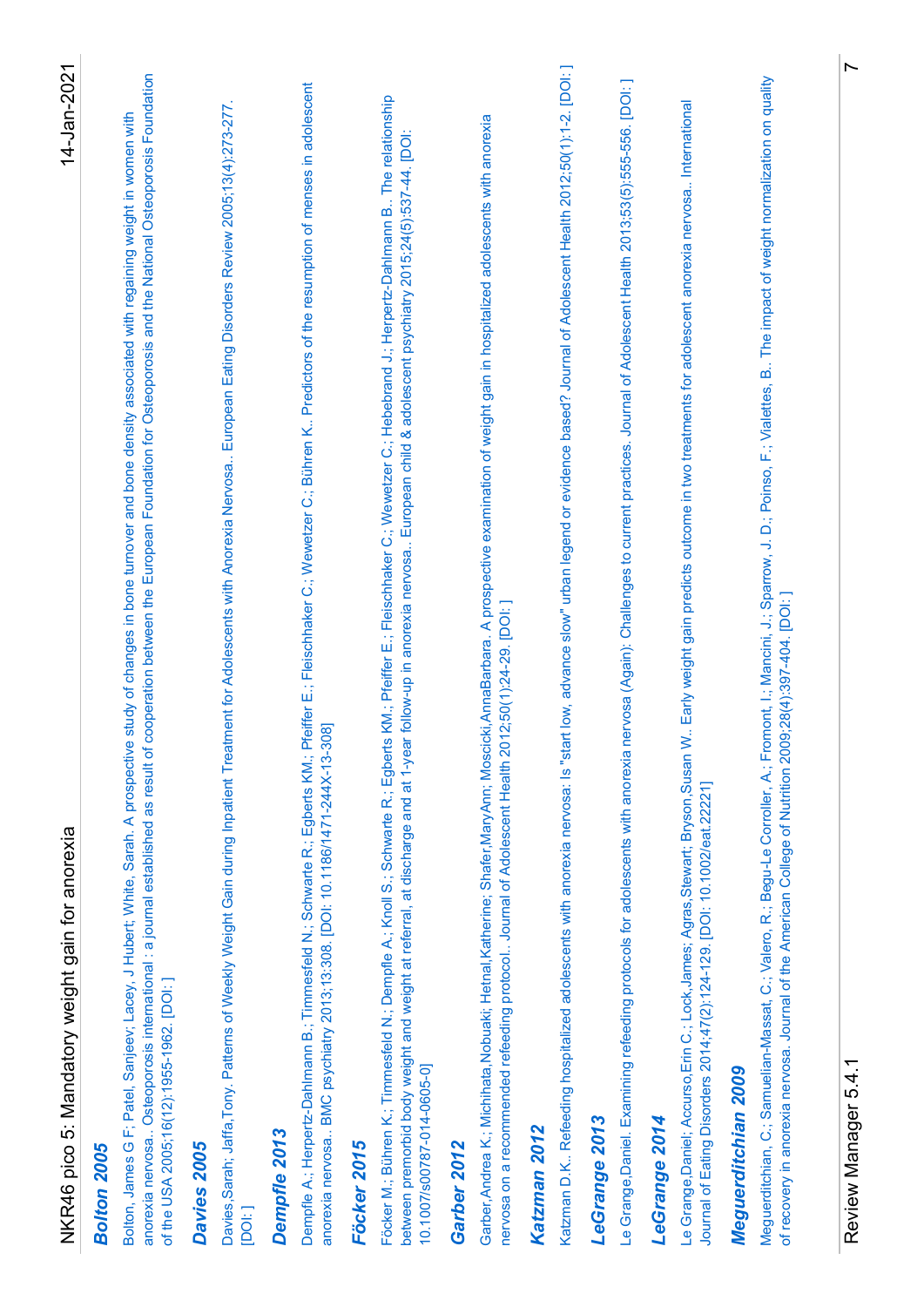| $\infty$<br>14-Jan-2021<br>Hormone research 2008;69(3):146-151. [DOI: ]<br>restoration outcomes in anorexia nervosa:<br>Steinhausen HC.; Grigoroiu-Serbanescu M.; Boyadjieva S.; Neumärker KJ.; Winkler Metzke C Course and predictors of rehospitalization in adolescent anorexia nervosa in a multisite<br>study The International journal of eatin<br>Roze, C.; Doyen, C.; Le Heuzey, M. F.; Armoogum, P.; Mouren, M. C.; Leger, J Predictors of late menarche and adult height in children with anorexia nervosa. Clinical Endocrinology<br>2007;67(3):462-7. [DOI: ]<br>Vale B.; Brito S.; Paulos L.; Moleiro P Menstruation disorders in adolescents with eating disorders-target body mass index percentiles for their resolution. Einstein (Sao Paulo, Brazil)<br>affect the prevalence of underweight.<br>ournal of Adolescent Health<br>nervosa result in increased<br>Whitelaw, Melissa; Gilbertson, Heather; Lam, PeiYoong; Sawyer, Susan M Does aggressive refeeding in hospitalized adolescents with anorexia<br>Thomas, J. J.; Roberto, C. A.; Brownell, K. D Eighty-five per cent of what? Discrepancies in the weight cut-off for anorexia nervosa substantially<br>⊃<br>Schreyer CC.; Martin LM.; Leonpacher AK.; Seide M.; Verdi AM.; Pletch A.; Guarda AS Refeeding and weight<br>growth requirements for menarche in teenage girls with eating disorders, weight loss and primary amenorrhea<br>Sebastian, M. R.; Hergenroeder, A Does rate of weight gain during hospitalization predict readmission in adolescents with eating disorders?<br>The International journal of eating disorders 2015;48(7):866-73. [DOI: 10.1002/eat.22390]<br>Psychological medicine 2009;39(5):833-843. [DOI: http://dx.doi.org/10.1017/S0033291708004327]<br>hypophosphatemia? Journal of Adolescent Health 2010;46(6):577-582. [DOI:]<br>NKR46 pico 5: Mandatory weight gain for anorexia<br>Data and analyses<br>Redgrave GW.; Coughlin JW.;<br>Challenging current guidelines<br>Swenne, Ingemar. Weight and<br>Review Manager 5.4.1<br>2014;54(2):S78-S79. [DOI: ]<br>2014;12(2):175-180. [DOI:]<br>Steinhausen 2008<br>Sebastian 2014<br>Redgrave 2015<br>Whitelaw 2010<br>Thomas 2009<br>Swenne 2008<br><b>Roze 2007</b><br><b>Vale 2014</b> |
|---------------------------------------------------------------------------------------------------------------------------------------------------------------------------------------------------------------------------------------------------------------------------------------------------------------------------------------------------------------------------------------------------------------------------------------------------------------------------------------------------------------------------------------------------------------------------------------------------------------------------------------------------------------------------------------------------------------------------------------------------------------------------------------------------------------------------------------------------------------------------------------------------------------------------------------------------------------------------------------------------------------------------------------------------------------------------------------------------------------------------------------------------------------------------------------------------------------------------------------------------------------------------------------------------------------------------------------------------------------------------------------------------------------------------------------------------------------------------------------------------------------------------------------------------------------------------------------------------------------------------------------------------------------------------------------------------------------------------------------------------------------------------------------------------------------------------------------------------------------------------------------------------------------------------------------------------------------------------------------------------------------------------------------------------------------------------------------------------------------------------------------------------------------------------------------------------------------------------------------------------------|
|                                                                                                                                                                                                                                                                                                                                                                                                                                                                                                                                                                                                                                                                                                                                                                                                                                                                                                                                                                                                                                                                                                                                                                                                                                                                                                                                                                                                                                                                                                                                                                                                                                                                                                                                                                                                                                                                                                                                                                                                                                                                                                                                                                                                                                                         |
|                                                                                                                                                                                                                                                                                                                                                                                                                                                                                                                                                                                                                                                                                                                                                                                                                                                                                                                                                                                                                                                                                                                                                                                                                                                                                                                                                                                                                                                                                                                                                                                                                                                                                                                                                                                                                                                                                                                                                                                                                                                                                                                                                                                                                                                         |
|                                                                                                                                                                                                                                                                                                                                                                                                                                                                                                                                                                                                                                                                                                                                                                                                                                                                                                                                                                                                                                                                                                                                                                                                                                                                                                                                                                                                                                                                                                                                                                                                                                                                                                                                                                                                                                                                                                                                                                                                                                                                                                                                                                                                                                                         |
|                                                                                                                                                                                                                                                                                                                                                                                                                                                                                                                                                                                                                                                                                                                                                                                                                                                                                                                                                                                                                                                                                                                                                                                                                                                                                                                                                                                                                                                                                                                                                                                                                                                                                                                                                                                                                                                                                                                                                                                                                                                                                                                                                                                                                                                         |
|                                                                                                                                                                                                                                                                                                                                                                                                                                                                                                                                                                                                                                                                                                                                                                                                                                                                                                                                                                                                                                                                                                                                                                                                                                                                                                                                                                                                                                                                                                                                                                                                                                                                                                                                                                                                                                                                                                                                                                                                                                                                                                                                                                                                                                                         |
|                                                                                                                                                                                                                                                                                                                                                                                                                                                                                                                                                                                                                                                                                                                                                                                                                                                                                                                                                                                                                                                                                                                                                                                                                                                                                                                                                                                                                                                                                                                                                                                                                                                                                                                                                                                                                                                                                                                                                                                                                                                                                                                                                                                                                                                         |
|                                                                                                                                                                                                                                                                                                                                                                                                                                                                                                                                                                                                                                                                                                                                                                                                                                                                                                                                                                                                                                                                                                                                                                                                                                                                                                                                                                                                                                                                                                                                                                                                                                                                                                                                                                                                                                                                                                                                                                                                                                                                                                                                                                                                                                                         |
|                                                                                                                                                                                                                                                                                                                                                                                                                                                                                                                                                                                                                                                                                                                                                                                                                                                                                                                                                                                                                                                                                                                                                                                                                                                                                                                                                                                                                                                                                                                                                                                                                                                                                                                                                                                                                                                                                                                                                                                                                                                                                                                                                                                                                                                         |
|                                                                                                                                                                                                                                                                                                                                                                                                                                                                                                                                                                                                                                                                                                                                                                                                                                                                                                                                                                                                                                                                                                                                                                                                                                                                                                                                                                                                                                                                                                                                                                                                                                                                                                                                                                                                                                                                                                                                                                                                                                                                                                                                                                                                                                                         |
|                                                                                                                                                                                                                                                                                                                                                                                                                                                                                                                                                                                                                                                                                                                                                                                                                                                                                                                                                                                                                                                                                                                                                                                                                                                                                                                                                                                                                                                                                                                                                                                                                                                                                                                                                                                                                                                                                                                                                                                                                                                                                                                                                                                                                                                         |
|                                                                                                                                                                                                                                                                                                                                                                                                                                                                                                                                                                                                                                                                                                                                                                                                                                                                                                                                                                                                                                                                                                                                                                                                                                                                                                                                                                                                                                                                                                                                                                                                                                                                                                                                                                                                                                                                                                                                                                                                                                                                                                                                                                                                                                                         |
|                                                                                                                                                                                                                                                                                                                                                                                                                                                                                                                                                                                                                                                                                                                                                                                                                                                                                                                                                                                                                                                                                                                                                                                                                                                                                                                                                                                                                                                                                                                                                                                                                                                                                                                                                                                                                                                                                                                                                                                                                                                                                                                                                                                                                                                         |
|                                                                                                                                                                                                                                                                                                                                                                                                                                                                                                                                                                                                                                                                                                                                                                                                                                                                                                                                                                                                                                                                                                                                                                                                                                                                                                                                                                                                                                                                                                                                                                                                                                                                                                                                                                                                                                                                                                                                                                                                                                                                                                                                                                                                                                                         |
|                                                                                                                                                                                                                                                                                                                                                                                                                                                                                                                                                                                                                                                                                                                                                                                                                                                                                                                                                                                                                                                                                                                                                                                                                                                                                                                                                                                                                                                                                                                                                                                                                                                                                                                                                                                                                                                                                                                                                                                                                                                                                                                                                                                                                                                         |
|                                                                                                                                                                                                                                                                                                                                                                                                                                                                                                                                                                                                                                                                                                                                                                                                                                                                                                                                                                                                                                                                                                                                                                                                                                                                                                                                                                                                                                                                                                                                                                                                                                                                                                                                                                                                                                                                                                                                                                                                                                                                                                                                                                                                                                                         |
|                                                                                                                                                                                                                                                                                                                                                                                                                                                                                                                                                                                                                                                                                                                                                                                                                                                                                                                                                                                                                                                                                                                                                                                                                                                                                                                                                                                                                                                                                                                                                                                                                                                                                                                                                                                                                                                                                                                                                                                                                                                                                                                                                                                                                                                         |
|                                                                                                                                                                                                                                                                                                                                                                                                                                                                                                                                                                                                                                                                                                                                                                                                                                                                                                                                                                                                                                                                                                                                                                                                                                                                                                                                                                                                                                                                                                                                                                                                                                                                                                                                                                                                                                                                                                                                                                                                                                                                                                                                                                                                                                                         |
|                                                                                                                                                                                                                                                                                                                                                                                                                                                                                                                                                                                                                                                                                                                                                                                                                                                                                                                                                                                                                                                                                                                                                                                                                                                                                                                                                                                                                                                                                                                                                                                                                                                                                                                                                                                                                                                                                                                                                                                                                                                                                                                                                                                                                                                         |
|                                                                                                                                                                                                                                                                                                                                                                                                                                                                                                                                                                                                                                                                                                                                                                                                                                                                                                                                                                                                                                                                                                                                                                                                                                                                                                                                                                                                                                                                                                                                                                                                                                                                                                                                                                                                                                                                                                                                                                                                                                                                                                                                                                                                                                                         |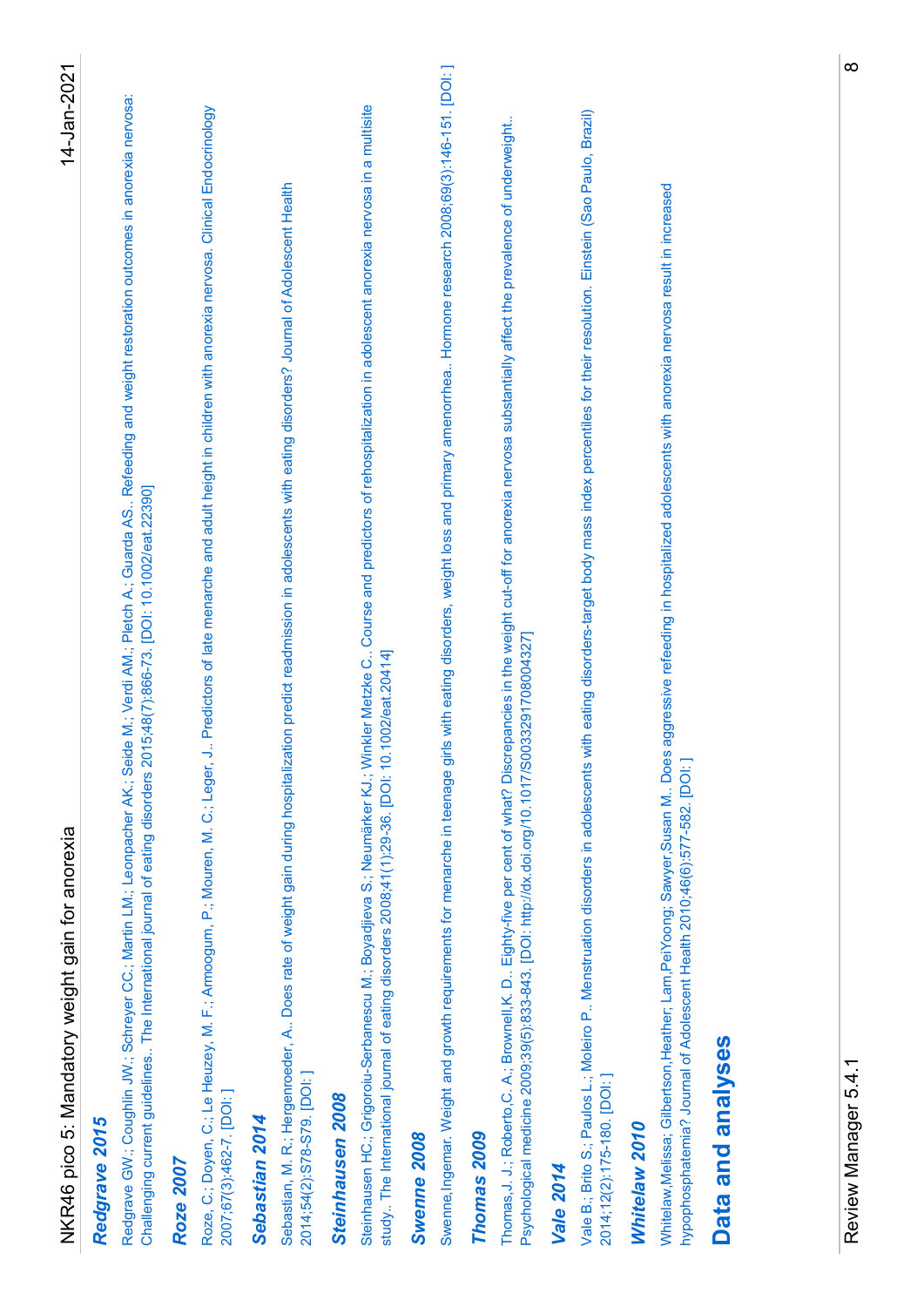| $\infty$<br>$-13.24$ $[-24.39, -2.09]$<br>$-0.82$ $[-1.63, -0.01]$<br>$-3.02$ $[-7.60, 1.56]$<br>$-0.20[-0.87, 0.47]$<br>2.72 [1.44, 5.15]<br>Effect Estimate<br>Not estimable<br>Not estimable<br>Not estimable<br>Ţξ<br>Mean Difference (IV, Random, 95% CI)<br>Mean Difference (IV, Random, 95% CI)<br>Mean Difference (IV, Random, 95% CI)<br>Mean Difference (IV, Fixed, 95% CI)<br>Mean Difference (IV, Fixed, 95% CI)<br>Mean Difference (IV, Fixed, 95% CI)<br>Mean Difference (IV, Fixed, 95% CI)<br>Risk Ratio (IV, Random, 95% CI)<br>o<br>Favours Control<br>Mean Difference<br>IV, Random, 95% Cl<br>Statistical Method<br>Forest plot of comparison: 1 Intervention vs Control, outcome: 1.1 Adfærdssymptomer (bulimiske episoder, EOT).<br>0<br>-100<br>Favours Intervention<br>Favours Intervention<br>Participants<br>Mean Difference<br>IV, Random, 95% Cl<br>$-13.24$ $[-24.39, -2.09]$<br>100.0% - 13.24 [-24.39, -2.09]<br> 107 <br>89<br>$\frac{89}{2}$<br>$\frac{89}{2}$<br>$\frac{89}{2}$<br>$\circ$<br>$\circ$<br>$\circ$<br>SD Total Weight<br>100.0%<br>Studies<br>49<br>$\frac{9}{4}$<br>$\circ$<br>$\circ$<br>$\circ$<br>$\overline{\phantom{0}}$<br>$\overline{\phantom{0}}$<br>$\overline{\phantom{0}}$<br>$\leftarrow$<br>$\overline{\phantom{0}}$<br>30.24 31.26<br>Control<br>1.1 Adfærdssymptomer (bulimiske episoder, EOT)<br>1.2 Adfærdssymptomer (dage med opkast, EOT)<br>1.4 Psykologiske spiseforstyrrelsessymptomer<br>SD Total Mean<br>(EDE-Q total (0-6, lower is better), EOT)<br>$\Xi$<br>40<br>Heterogeneity: Not applicable<br>Test for overall effect: Z = 2.33 (P = 0.02)<br>Intervention<br>1 Intervention vs Control<br>28<br>Figure 1 (Analysis 1.1)<br>Study or Subgroup Mean<br>17 22<br>Review Manager 5.4.1<br>Outcome or Subgroup |  |  |
|---------------------------------------------------------------------------------------------------------------------------------------------------------------------------------------------------------------------------------------------------------------------------------------------------------------------------------------------------------------------------------------------------------------------------------------------------------------------------------------------------------------------------------------------------------------------------------------------------------------------------------------------------------------------------------------------------------------------------------------------------------------------------------------------------------------------------------------------------------------------------------------------------------------------------------------------------------------------------------------------------------------------------------------------------------------------------------------------------------------------------------------------------------------------------------------------------------------------------------------------------------------------------------------------------------------------------------------------------------------------------------------------------------------------------------------------------------------------------------------------------------------------------------------------------------------------------------------------------------------------------------------------------------------------------------------------------------------------------------------------------------------------------------------------|--|--|
|                                                                                                                                                                                                                                                                                                                                                                                                                                                                                                                                                                                                                                                                                                                                                                                                                                                                                                                                                                                                                                                                                                                                                                                                                                                                                                                                                                                                                                                                                                                                                                                                                                                                                                                                                                                             |  |  |
|                                                                                                                                                                                                                                                                                                                                                                                                                                                                                                                                                                                                                                                                                                                                                                                                                                                                                                                                                                                                                                                                                                                                                                                                                                                                                                                                                                                                                                                                                                                                                                                                                                                                                                                                                                                             |  |  |
|                                                                                                                                                                                                                                                                                                                                                                                                                                                                                                                                                                                                                                                                                                                                                                                                                                                                                                                                                                                                                                                                                                                                                                                                                                                                                                                                                                                                                                                                                                                                                                                                                                                                                                                                                                                             |  |  |
|                                                                                                                                                                                                                                                                                                                                                                                                                                                                                                                                                                                                                                                                                                                                                                                                                                                                                                                                                                                                                                                                                                                                                                                                                                                                                                                                                                                                                                                                                                                                                                                                                                                                                                                                                                                             |  |  |
|                                                                                                                                                                                                                                                                                                                                                                                                                                                                                                                                                                                                                                                                                                                                                                                                                                                                                                                                                                                                                                                                                                                                                                                                                                                                                                                                                                                                                                                                                                                                                                                                                                                                                                                                                                                             |  |  |
|                                                                                                                                                                                                                                                                                                                                                                                                                                                                                                                                                                                                                                                                                                                                                                                                                                                                                                                                                                                                                                                                                                                                                                                                                                                                                                                                                                                                                                                                                                                                                                                                                                                                                                                                                                                             |  |  |
|                                                                                                                                                                                                                                                                                                                                                                                                                                                                                                                                                                                                                                                                                                                                                                                                                                                                                                                                                                                                                                                                                                                                                                                                                                                                                                                                                                                                                                                                                                                                                                                                                                                                                                                                                                                             |  |  |
|                                                                                                                                                                                                                                                                                                                                                                                                                                                                                                                                                                                                                                                                                                                                                                                                                                                                                                                                                                                                                                                                                                                                                                                                                                                                                                                                                                                                                                                                                                                                                                                                                                                                                                                                                                                             |  |  |
|                                                                                                                                                                                                                                                                                                                                                                                                                                                                                                                                                                                                                                                                                                                                                                                                                                                                                                                                                                                                                                                                                                                                                                                                                                                                                                                                                                                                                                                                                                                                                                                                                                                                                                                                                                                             |  |  |
|                                                                                                                                                                                                                                                                                                                                                                                                                                                                                                                                                                                                                                                                                                                                                                                                                                                                                                                                                                                                                                                                                                                                                                                                                                                                                                                                                                                                                                                                                                                                                                                                                                                                                                                                                                                             |  |  |
|                                                                                                                                                                                                                                                                                                                                                                                                                                                                                                                                                                                                                                                                                                                                                                                                                                                                                                                                                                                                                                                                                                                                                                                                                                                                                                                                                                                                                                                                                                                                                                                                                                                                                                                                                                                             |  |  |
|                                                                                                                                                                                                                                                                                                                                                                                                                                                                                                                                                                                                                                                                                                                                                                                                                                                                                                                                                                                                                                                                                                                                                                                                                                                                                                                                                                                                                                                                                                                                                                                                                                                                                                                                                                                             |  |  |
|                                                                                                                                                                                                                                                                                                                                                                                                                                                                                                                                                                                                                                                                                                                                                                                                                                                                                                                                                                                                                                                                                                                                                                                                                                                                                                                                                                                                                                                                                                                                                                                                                                                                                                                                                                                             |  |  |
|                                                                                                                                                                                                                                                                                                                                                                                                                                                                                                                                                                                                                                                                                                                                                                                                                                                                                                                                                                                                                                                                                                                                                                                                                                                                                                                                                                                                                                                                                                                                                                                                                                                                                                                                                                                             |  |  |
|                                                                                                                                                                                                                                                                                                                                                                                                                                                                                                                                                                                                                                                                                                                                                                                                                                                                                                                                                                                                                                                                                                                                                                                                                                                                                                                                                                                                                                                                                                                                                                                                                                                                                                                                                                                             |  |  |
|                                                                                                                                                                                                                                                                                                                                                                                                                                                                                                                                                                                                                                                                                                                                                                                                                                                                                                                                                                                                                                                                                                                                                                                                                                                                                                                                                                                                                                                                                                                                                                                                                                                                                                                                                                                             |  |  |

|                        |                                                       |                                                          |                                   | Ξ                                                              |
|------------------------|-------------------------------------------------------|----------------------------------------------------------|-----------------------------------|----------------------------------------------------------------|
|                        |                                                       |                                                          |                                   |                                                                |
| <b>Mean Difference</b> | IV, Random, 95% CI                                    |                                                          |                                   | Favours Intervention Favours Control                           |
|                        |                                                       |                                                          |                                   |                                                                |
|                        |                                                       |                                                          |                                   | 100                                                            |
| <b>Mean Difference</b> | Mean SD Total Mean SD Total Weight IV, Random, 95% CL | 17 22.28 40 30.24 31.26 49 100.0% -13.24 [-24.39, -2.09] | 49 100.0% - 13.24 [-24.39, -2.09] |                                                                |
|                        |                                                       |                                                          |                                   |                                                                |
|                        |                                                       |                                                          |                                   |                                                                |
| Control                |                                                       |                                                          |                                   |                                                                |
|                        |                                                       |                                                          |                                   |                                                                |
|                        |                                                       |                                                          | ₽                                 |                                                                |
| Intervention           |                                                       |                                                          |                                   | $2.33(P = 0.02)$                                               |
|                        |                                                       |                                                          |                                   |                                                                |
|                        | Study or Subgroup                                     | haler 2014                                               | Total(95% <sub>CD</sub> )         | leterogeneity: Not applicable<br>est for overall effect: $Z =$ |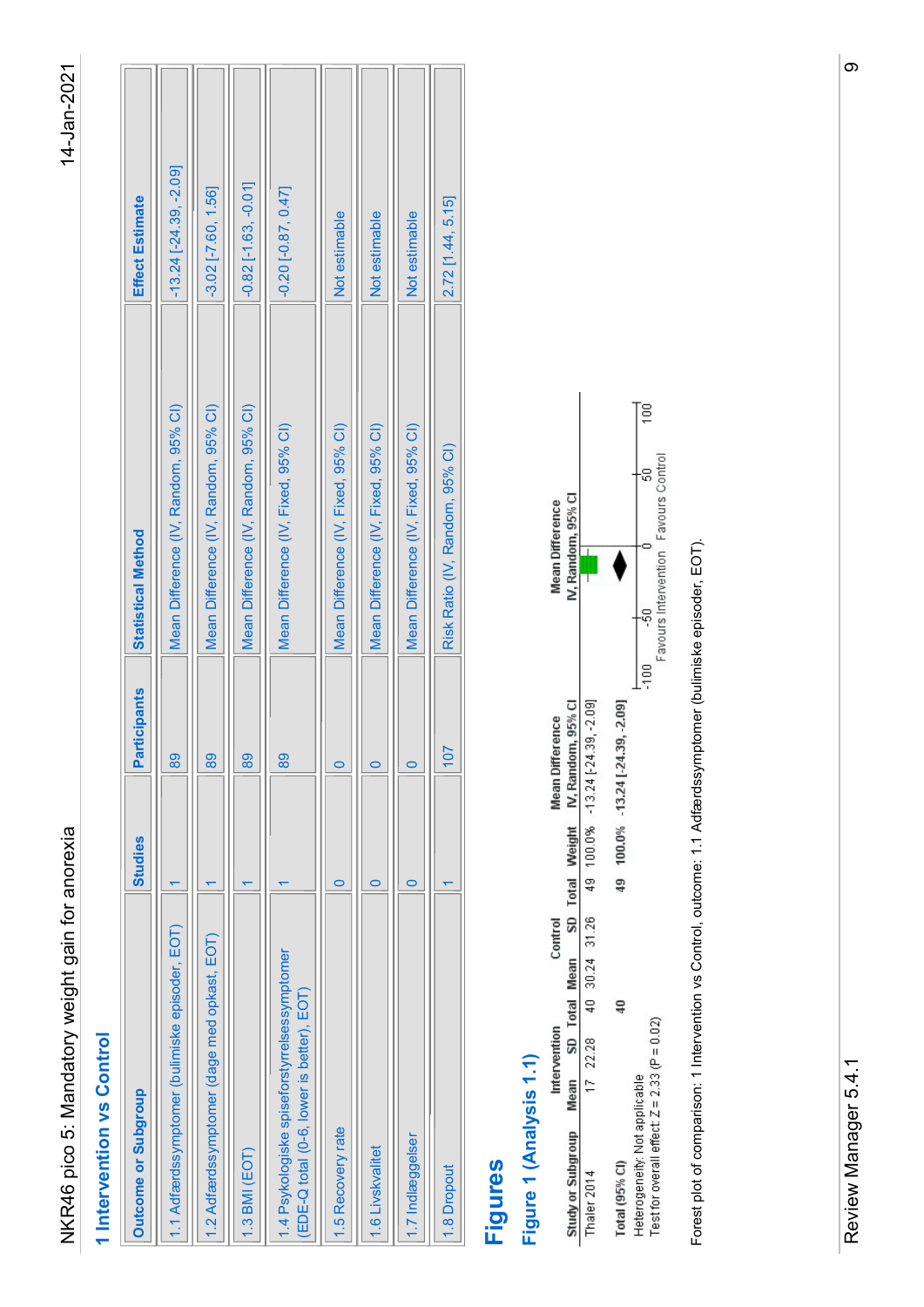| <b>Mean Difference</b> | IV, Random, 95% CI                                                      |                                                        |                                 | Francisco de la constitución de la constitución de la constitución de la constitución de la constitución de la<br>$-20 - 10$ 0 |
|------------------------|-------------------------------------------------------------------------|--------------------------------------------------------|---------------------------------|--------------------------------------------------------------------------------------------------------------------------------|
|                        |                                                                         |                                                        |                                 |                                                                                                                                |
| <b>Mean Difference</b> |                                                                         | 4.1 11.39 40 17.12 10.45 49 100.0% -3.02 [-7.60, 1.56] | 49 100.0% 3.02 [7.60, 1.56]     |                                                                                                                                |
|                        |                                                                         |                                                        |                                 |                                                                                                                                |
|                        |                                                                         |                                                        |                                 |                                                                                                                                |
| Control                |                                                                         |                                                        |                                 |                                                                                                                                |
|                        |                                                                         |                                                        |                                 |                                                                                                                                |
|                        |                                                                         |                                                        | $\overline{40}$                 |                                                                                                                                |
| Intervention           |                                                                         |                                                        |                                 | 1.29 (P = $0.20$ )                                                                                                             |
|                        |                                                                         |                                                        |                                 |                                                                                                                                |
|                        | Study or Subgroup Mean SD Total Mean SD Total Weight IV, Random, 95% CI | Thaler 2014                                            | $\lceil$ otal (95% $\lceil$ Cl) | Heterogeneity: Not applicable<br>est for overall effect: Z =                                                                   |

| IV, Random, 95% CI<br><b>Mean Difference</b><br>SD Total Weight IV, Random, 95% CI<br>$-3.02$ $[-7.60, 1.56]$<br><b>Mean Difference</b><br>100.0%<br>49 100.0%<br>NKR46 pico 5: Mandatory weight gain for anorexia<br>40 17.12 10.45<br>Control<br>SD Total Mean<br>Intervention<br>11.39<br>Figure 2 (Analysis 1.2)<br>Mean<br>14.1<br>Study or Subgroup<br>Thaler 2014                                                                                                                                                                                                                                              |                             |
|-----------------------------------------------------------------------------------------------------------------------------------------------------------------------------------------------------------------------------------------------------------------------------------------------------------------------------------------------------------------------------------------------------------------------------------------------------------------------------------------------------------------------------------------------------------------------------------------------------------------------|-----------------------------|
|                                                                                                                                                                                                                                                                                                                                                                                                                                                                                                                                                                                                                       |                             |
| $-3.02$ [ $-7.60$ , 1.56]<br>49<br>$\overline{40}$<br>Total (95% CI)                                                                                                                                                                                                                                                                                                                                                                                                                                                                                                                                                  |                             |
| o<br>Favours Intervention<br>Ş<br>ķ<br>Heterogeneity: Not applicable<br>Test for overall effect: Z = 1.29 (P = 0.20)                                                                                                                                                                                                                                                                                                                                                                                                                                                                                                  | Favours Control<br>∤੨<br>∤e |
| Intervention vs Control, outcome: 1.2 Adfærdssymptomer (dage med opkast, EOT).<br>Forest plot of comparison: 1                                                                                                                                                                                                                                                                                                                                                                                                                                                                                                        |                             |
| <b>Mean Difference</b><br><b>Mean Difference</b><br>Control<br>Intervention<br>Figure 3 (Analysis 1.3)                                                                                                                                                                                                                                                                                                                                                                                                                                                                                                                |                             |
| IV, Random, 95% CI<br>$-0.82$ [-1.63, $-0.01$ ]<br>SD Total Weight IV, Random, 95% CI<br>49 100.0%<br>40 -17.72 1.83<br>SD Total Mean<br>2.03<br>Mean<br>$-18.54$<br>Study or Subgroup<br>Thaler 2014                                                                                                                                                                                                                                                                                                                                                                                                                 |                             |
| ∘<br>2<br>$-0.82[-1.63, -0.01]$<br>100.0%<br>49<br>40<br>Total (95% CI)                                                                                                                                                                                                                                                                                                                                                                                                                                                                                                                                               |                             |
| Favours Intervention<br>Heterogeneity: Not applicable<br>Test for overall effect: Z = 1.98 (P = 0.05)                                                                                                                                                                                                                                                                                                                                                                                                                                                                                                                 | Favours Control             |
| Intervention vs Control, outcome: 1.3 BMI (EOT).<br>Figure 4 (Analysis 1.4)<br>Forest plot of comparison: 1                                                                                                                                                                                                                                                                                                                                                                                                                                                                                                           |                             |
| <b>Mean Difference</b><br>IV, Fixed, 95% CI<br>IV, Fixed, 95% CI<br><b>Mean Difference</b><br>SD Total Weight<br>Control<br>SD Total Mean<br>Intervention<br>↽<br>Mean<br>Study or Subgroup                                                                                                                                                                                                                                                                                                                                                                                                                           |                             |
| $-0.20[-0.87, 0.47]$<br>$100.0\% - 0.20[-0.87, 0.47]$<br>100.0%<br>ą9<br>49<br>3.86 1.72<br>$\frac{1}{4}$<br>$\frac{1}{4}$<br>$\overline{52}$<br>3.66<br>Total (95% Cl)<br>Thaler 2014                                                                                                                                                                                                                                                                                                                                                                                                                                |                             |
| ⇨<br>$\begin{array}{c cc}\n\cdot & \cdot & \cdot & 0 \\ \hline\n\vdots & \vdots & \vdots \\ \vdots & \vdots & \vdots \\ \vdots & \vdots & \vdots \\ \vdots & \vdots & \vdots \\ \vdots & \vdots & \vdots \\ \vdots & \vdots & \vdots \\ \vdots & \vdots & \vdots \\ \vdots & \vdots & \vdots \\ \vdots & \vdots & \vdots \\ \vdots & \vdots & \vdots \\ \vdots & \vdots & \vdots \\ \vdots & \vdots & \vdots \\ \vdots & \vdots & \vdots \\ \vdots & \vdots & \vdots \\ \vdots & \vdots & \vdots \\ \vdots & \vdots & \vdots \\ \vd$<br>Heterogeneity: Not applicable<br>Test for overall effect: Z = 0.58 (P = 0.56) | ≖<br>Favours Control        |
| Intervention vs Control, outcome: 1.4 Psykologiske spiseforstyrrelsessymptomer (EDE-Q total (0-6, lower is better), EOT).<br>Forest plot of comparison: 1                                                                                                                                                                                                                                                                                                                                                                                                                                                             |                             |
|                                                                                                                                                                                                                                                                                                                                                                                                                                                                                                                                                                                                                       |                             |
|                                                                                                                                                                                                                                                                                                                                                                                                                                                                                                                                                                                                                       |                             |
| $\overline{\phantom{0}}$<br>Review Manager 5.4.                                                                                                                                                                                                                                                                                                                                                                                                                                                                                                                                                                       | $\overline{C}$              |

| <b>Mean Difference</b> | IV, Fixed, 95% CI                                    |                                                      |                                   | avours Intervention Favours Control            |
|------------------------|------------------------------------------------------|------------------------------------------------------|-----------------------------------|------------------------------------------------|
|                        |                                                      |                                                      |                                   |                                                |
| <b>Mean Difference</b> | Mean SD Total Mean SD Total Weight IV, Fixed, 95% CI | 3.66 1.52 40 3.86 1.72 49 100.0% -0.20 [-0.87, 0.47] | 49 100.0% 0.20 [0.87, 0.47]       |                                                |
|                        |                                                      |                                                      |                                   |                                                |
|                        |                                                      |                                                      |                                   |                                                |
| Control                |                                                      |                                                      |                                   |                                                |
|                        |                                                      |                                                      |                                   |                                                |
|                        |                                                      |                                                      |                                   |                                                |
| Intervention           |                                                      |                                                      |                                   |                                                |
|                        |                                                      |                                                      |                                   | t: $Z = 0.58$ (P = 0.56)                       |
|                        | Study or Subgroup                                    | haler 2014                                           | $\mathsf{total}(95\% \text{ Cl})$ | est for overall effect<br>leterogeneity: Not a |